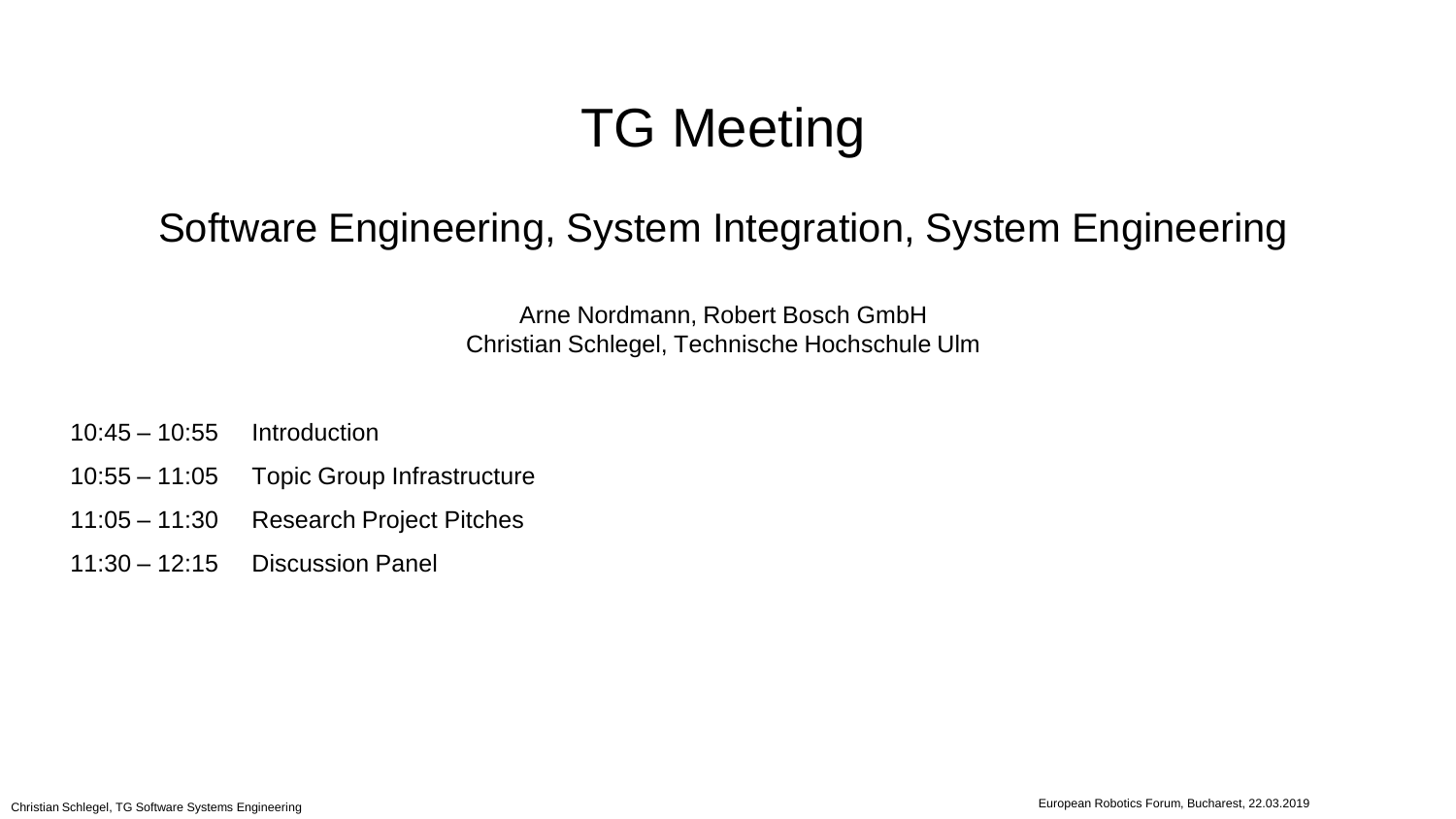Starting a Joint Effort of RobMoSys, ROSIN, SeRoNet, ...

*early idea, starting point, …*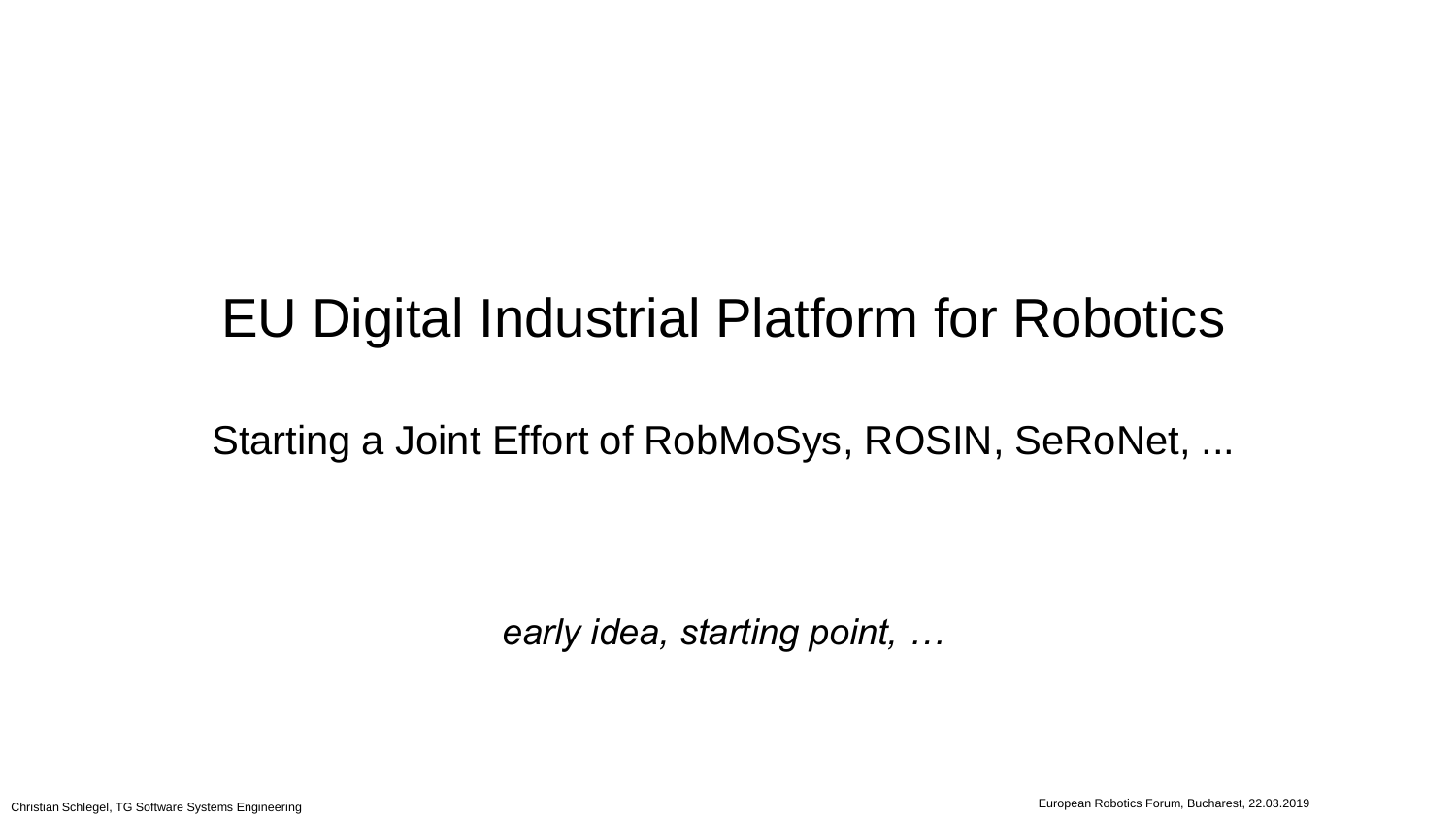## Towards an EU Digital Industrial Platform for Robotics

- RobMoSys
	- Christian Schlegel (HSU), Huascar Espinoza (CEA), Herman Bruyninckx (KUL), Gael Blondelle (Eclipse)
	- www.robmosys.eu
- **SeRoNet** 
	- Martin Hägele (Fraunhofer IPA), Christian Schlegel (HSU)
	- [www.seronet-projekt.de/en/home.html](http://www.seronet-projekt.de/en/home.html)
	- [www.digitale-technologien.de/DT/Navigation/EN/Foerderprogramme/PAiCE/PAiCE.html](https://www.digitale-technologien.de/DT/Navigation/EN/Foerderprogramme/PAiCE/PAiCE.html)
- ROSIN
	- Carlos Hernandez (TU Delft)
	- [www.rosin-project.eu](http://www.rosin-project.eu/)
- Eclipse Foundation
	- Gael Blondelle (Eclipse)
- euRobotics aisbl
- $\bullet$  ...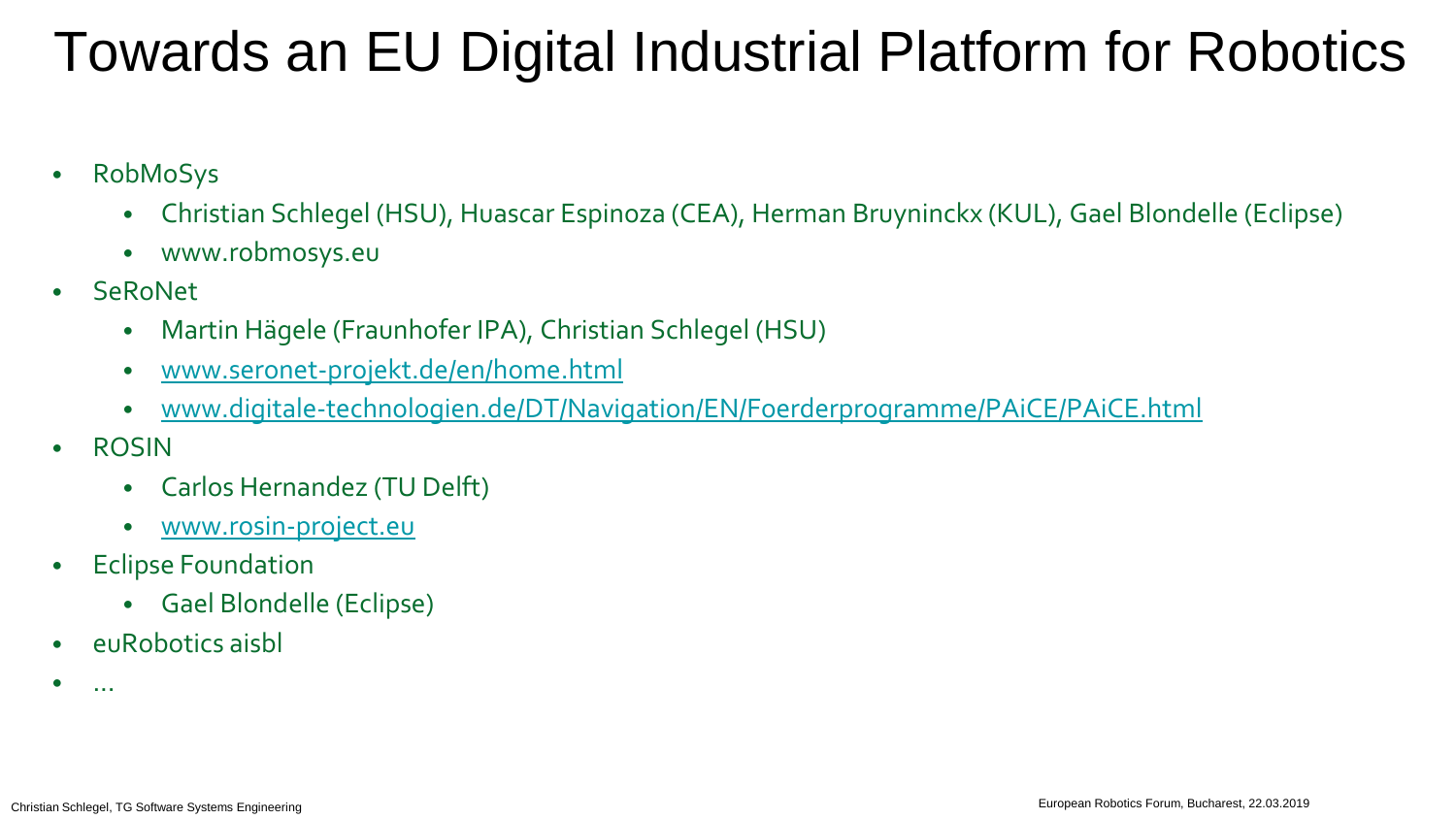- *hosting a consistent body-of-knowledge which must be based on modeling*
- *moderating consens*
- *euRobotics aisbl is already the open and trustable body organizing the European robotics community*



- *individual projects with their individual collaboration platforms*
- *all projects have unique selling points and can express their coverage and conformity to tier 1*
- *can be Eclipse projects but can be also any other hosting*

● *organized structured dialogue on the different concepts with shared collaboration platform*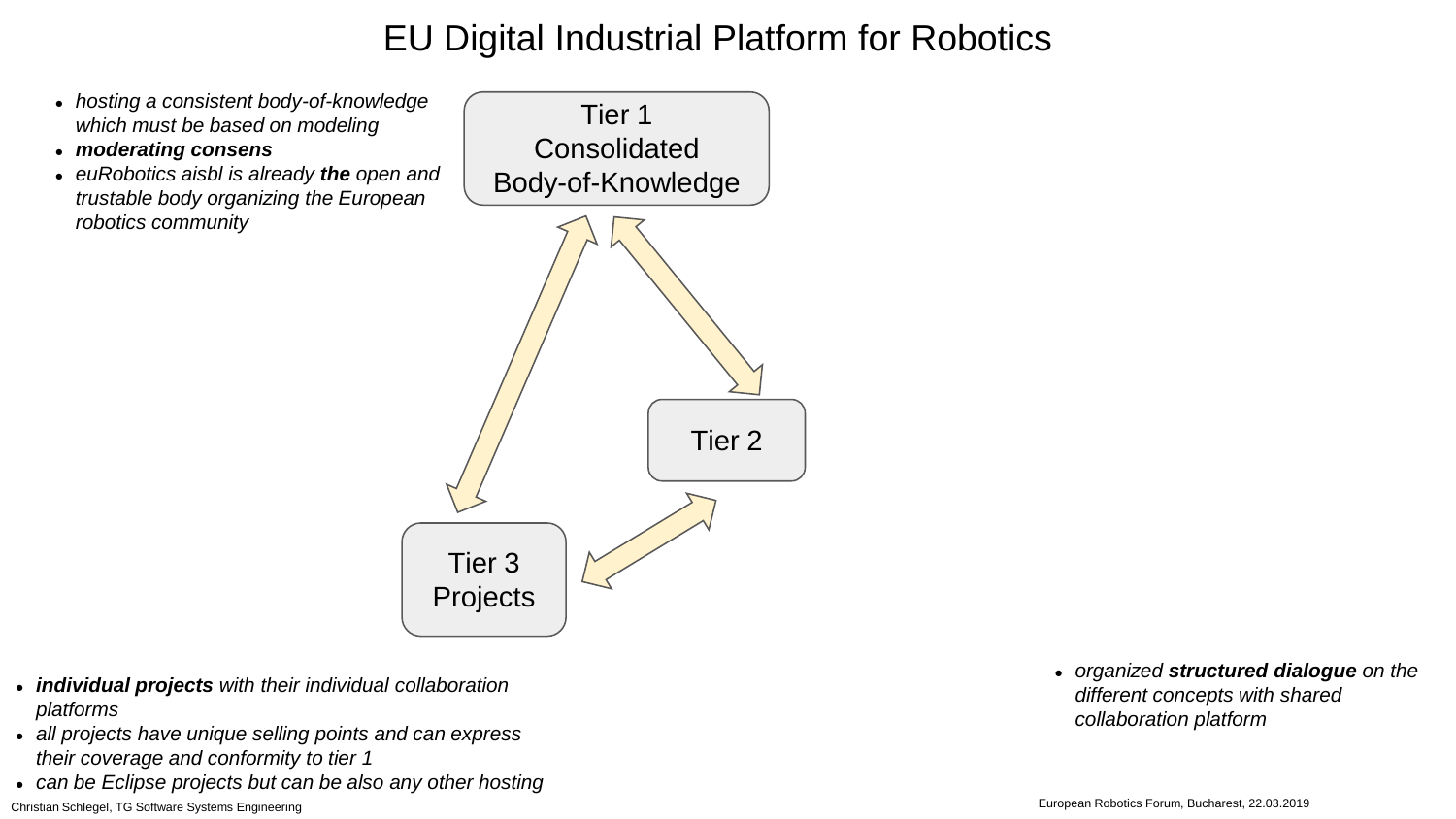

#### **Tier 1: STEWARDSHIP**

- Industry & Academia
- shaping & pushing the shared joint vision
- strategy & roadmapping
- advocacy group
- *trustee* for de-facto standard
- can outsource mature parts to standardization

#### **Tier 2**

- Industry & Academia
- *horizontal* professional technical exchange for convergence of concepts
- aims for mutual exchange, synergies and consolidated proposals upwards to tier 1
- tries to pick up and follow hints from tier 1

#### **Tier 3**

- Industry & Academia
- *independent* projects, activities, ...
- implementations, software, ...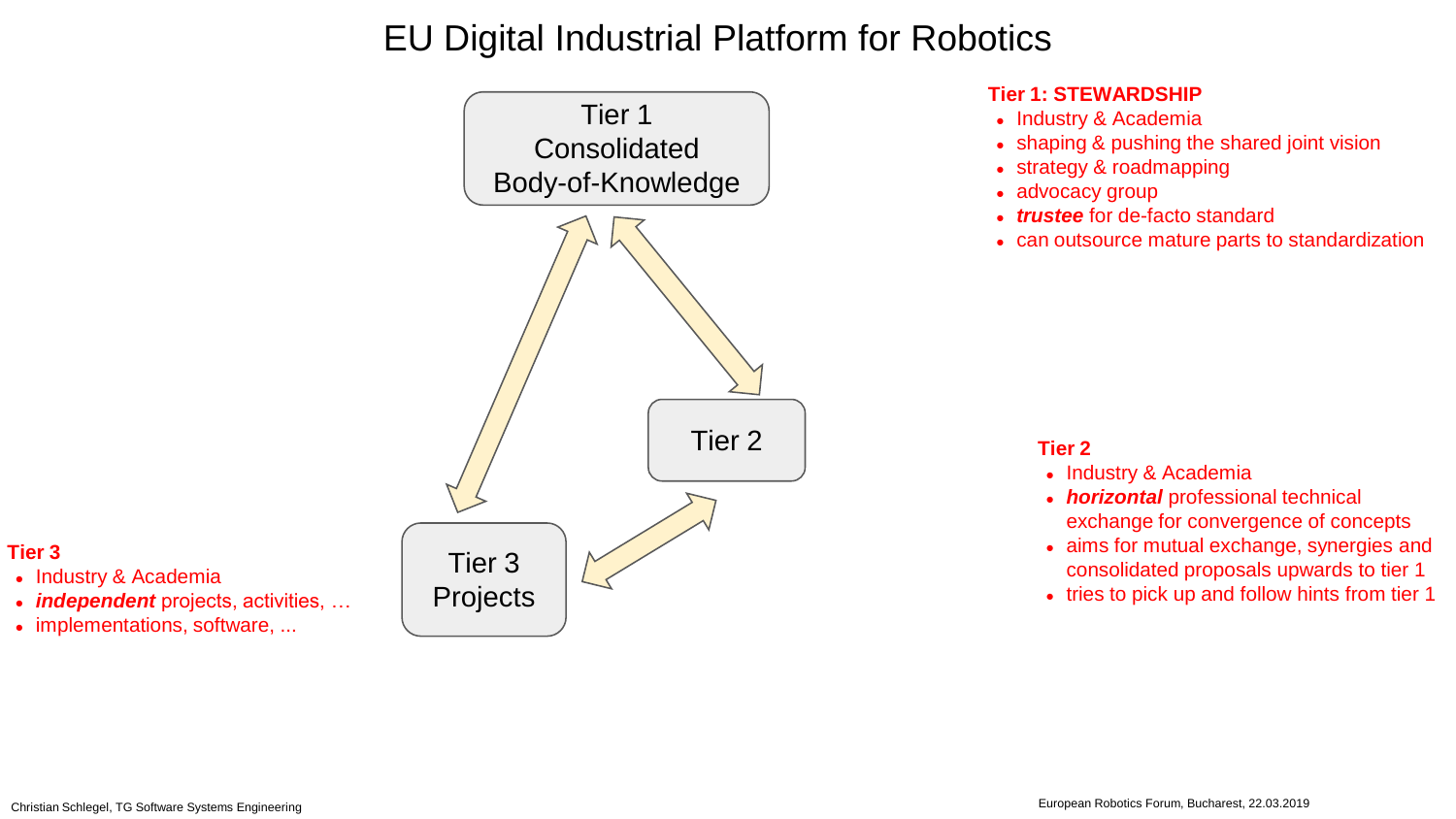